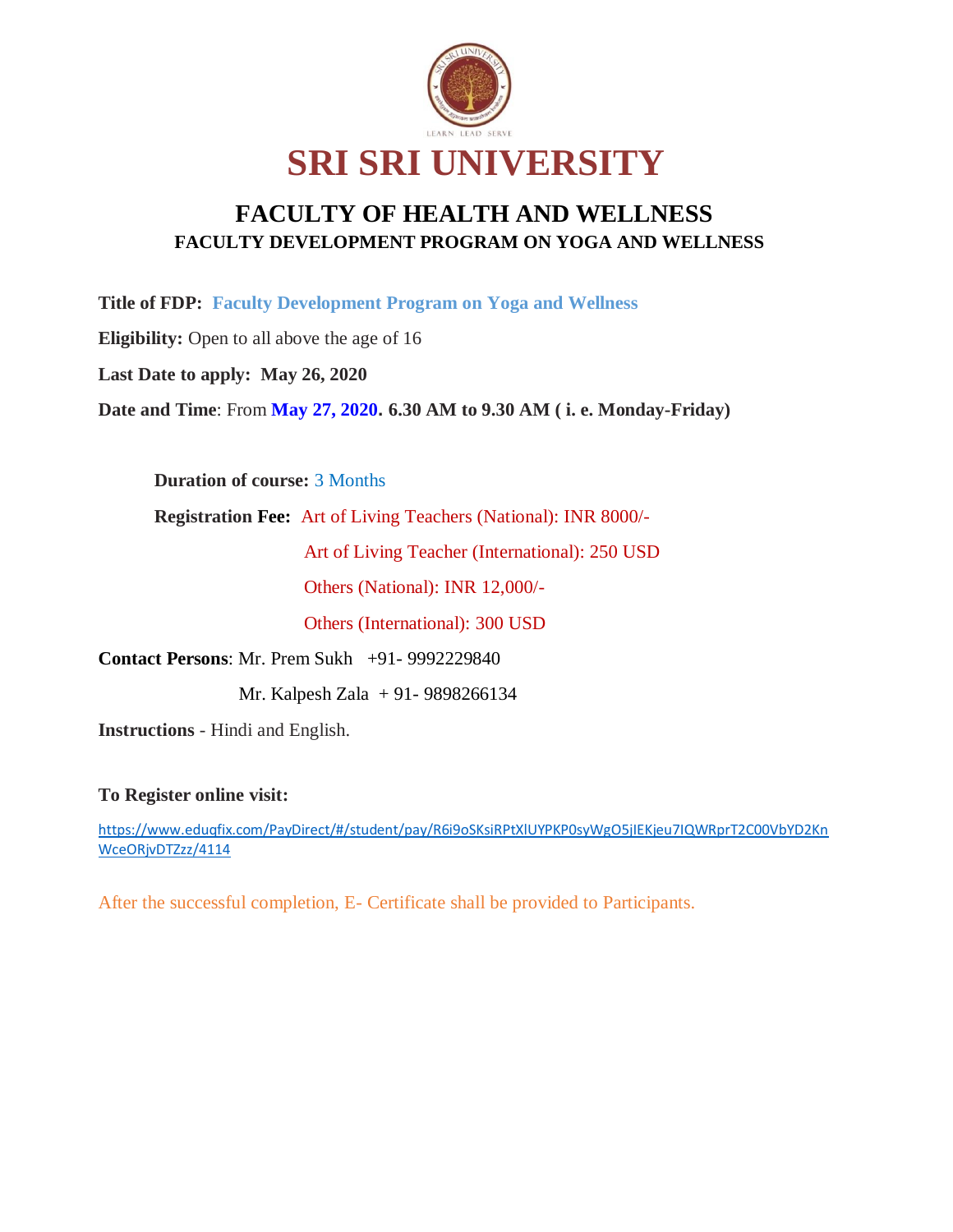## **FACULTY DEVELOPMENT PROGRAM ON YOGA AND WELLNESS Syllabus**

#### **Unit 1- Introduction to Yoga and Yogic Practices**

- 1.1 Yoga: Etymology, definitions (Patanjala Yoga Sutra, Bhagwad Gita & Kathopanishad), aim, objectives and misconceptions.
- 1.2 Yoga: Its origin, history and development.
- 1.3 Brief Introduction to Samkhya and Yoga Darshana.
- 1.4 Life sketches and teachings of Yoga masters (Maharishi Ramana, Shri Aurobindo Swami Vivekananda, Swami Dayananda Saraswati).
- 1.5 Principles of Yoga and practices of healthy living.
- 1.6 Principles and Practices of Jnana Yoga.
- 1.7 Principles and Practices of Bhakti Yoga.
- 1.8 Principles and Practices of Karma Yoga.
- 1.9 Concept and principles of Sukshma Vyayama, Sthula Vyayama, Surya Namaskara and their significance in Yoga Sadhana.
- 1.10 Concept and principles of Shatkarma: Meaning, Types, Principles and their significance in Yoga Sadhana.
- 1.11 Concept and principles of Yogasana: Meaning, definition, types and their significance in Yoga Sadhana.
- 1.12 Concept and principles of Pranayama: Meaning, definition, types and their significance in Yoga Sadhana.
- 1.13 Introduction to Tri Bandha and their health benefits.
- 1.14 Dhyana and its significance in health and well-being.
- 1.15 Introduction to Yogic relaxation techniques with special reference to Yoga Nidra.

#### **Unit -2 Introduction to Yoga Texts**

- 2.1 Introduction to Prasthanatrayee, Purushartha Chatushtaya and goal of human life.
- 2.2 Yoga in Kathopnishad, Prashanopanisha, Tattriyopnishad with special emphasis on Panchakosha Vivek and Ananda Mimamsa.
- 2.3 Concept of Sthitaprajna, Bhakti, Karma and Dhyana in Bhagavad Gita.
- 2.4 Significance of Bhagavad Gita in day to day life.
- 2.5 Concept of healthy living in Bhagavad Gita (Ahara, Vihara, Achara, Vichara).
- 2.6 Study of Patanjal Yoga Sutra including selected sutras from following chapters (I- 1 to 12, II- 46 - 51, III- 1 to 4).
- 2.7 Concept of Chitta, Chitta Bhumi, Chitta Vritti, Chitta Vikshepa, Chittaprasadanam and their relationship with wellness.
- 2.8 Bahiranga Yoga of Maharishi Patanjali (Yama, Niyama, Asana, Pranayama,Pratyahara).
- 2.9 Antaranga Yoga of Maharisi Patanjali (Dharana, Dhyana, Samadhi).
- 2.10 Concept of mental well being according to Patanjala Yoga.
- 2.11 Hatha Yoga: Its parampara, knowledge of basic Yoga texts (Hatha Pradipika and Gherand Samhita). Relationship between Hatha yoga and Raja Yoga.
- 2.12 Sadhaka and Badhaka tatva, principle to be followed by Hatha Yoga practitioner.
- 2.13 Concept of Matha, Mitahara, Pathya & Apthaya.
- 2.14 Concepts of Nadis, Prana and Pranayama for Subjective experiences.
- 2.15 Knowledge of Hatha Yoga practices for wellness (Shatkarma, Asanas, Pranayama, Mudra, Nadaanusandhana).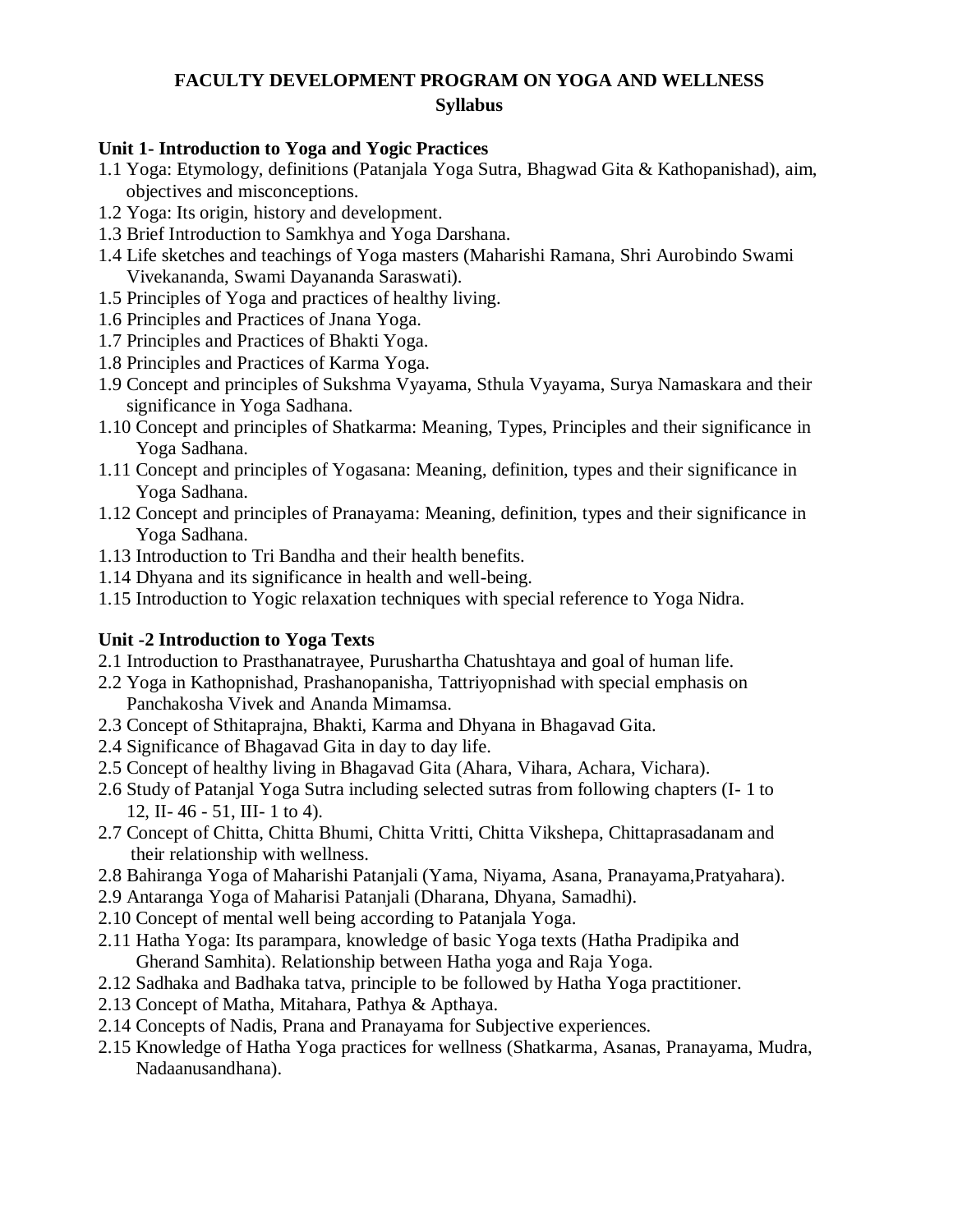#### **Unit 3- Yoga for Wellness**

- 3.1 General introduction to human body and nine major systems of human body.
- 3.2 Introductions to sensory organs (Eyes, Nose, Ears, Tongue and Skin).
- 3.3 Basic functions of nine major systems of human body and homeostasis.
- 3.4 Yogic concept of health and wellness.
- 3.5 Concept of Tridoshas, Sapta Dhatu, Agni, Vayu and Mala; their role in wellness.
- 3.6 Concepts of Dinacharya and Ritucharya and their importance in wel- being.
- 3.7 Importance of Ahara, Nidra and Brahmacharya in well-being.
- 3.8 Yogic concept of mental hygiene: Maître, Karuna, Mudita & Upeksha).
- 3.9 Importance of psychosocial environment for health and wellness.
- 3.10 Yogic concept and principles of Ahara(Mitahara, Yuktahara).
- 3.11 Health benefits of Suryanamaskara, Shatkarma, Asanas, Pranayama and practices leading to Dhyana (as per the practical syllabus of the course).
- 3.12 Salient features and contra indications of Yoga practices for well-being (as per the practical syllabus of the course).
- 3.13 Knowledge of common diseases; their prevention and management by Yoga.
- 3.14 Knowledge of role of Yoga in the management of non- communicable diseases.
- 3.15 Concept of stress and Yogic management of stress and its consequences.

## **Yoga Practical**

- **1. Prayer**
	- 1.1 Concept and Recitation of Pranava
	- 1.2 Concept and Recitation of Hymns
	- 1.3 Selected universal prayers, invocations and Nishpatti Bhava.

#### **2. Yogic Shat Karma**

- 2.1 **Neti**: Sutra Neti and Jala Neti
- 2.2 **Dhauti**: Vamana Dhauti (Kunjal)
- 2.3 **Kapalbhati** (Vatakrama)

## **3. Yogic Sukshma Vyayama and Sthula Vyayama**

## **a. Yogic Sukshma Vyayama (Micro circulation practices)**

- Neck Movement
- Shoulder Movement
- Trunk Movement
- Knee Movement
- Ankle movement
- Pada-mula shakti Vikasaka A&B Gulpha-pada-pristha-pada-tala shakti Vikasaka

#### **b. Yogic Sthula Vyayama (Macro circulation practices)**

- Sarvanga Pushti
- Hrid Gati (Engine daud)

## **3. Yogic Surya Namaskara with Mantra**

## **4. Yogasana**

- 5.1 Tadasana, Hastottanasana, Vrikshasana
- 5.2 Ardha Chakrasana, Padahastasana
- 5.3 Trikonasana, Parshva Konasana, Katichakrasana
- 5.4 Dandasana, Padmasana, Vajarasana,
- 5.5 Yogamudrasana, Parvatasana
- 5.6 Bhadrasana, Mandukasana, Ushtrasana, Shashankasana, Uttana Mandukasana,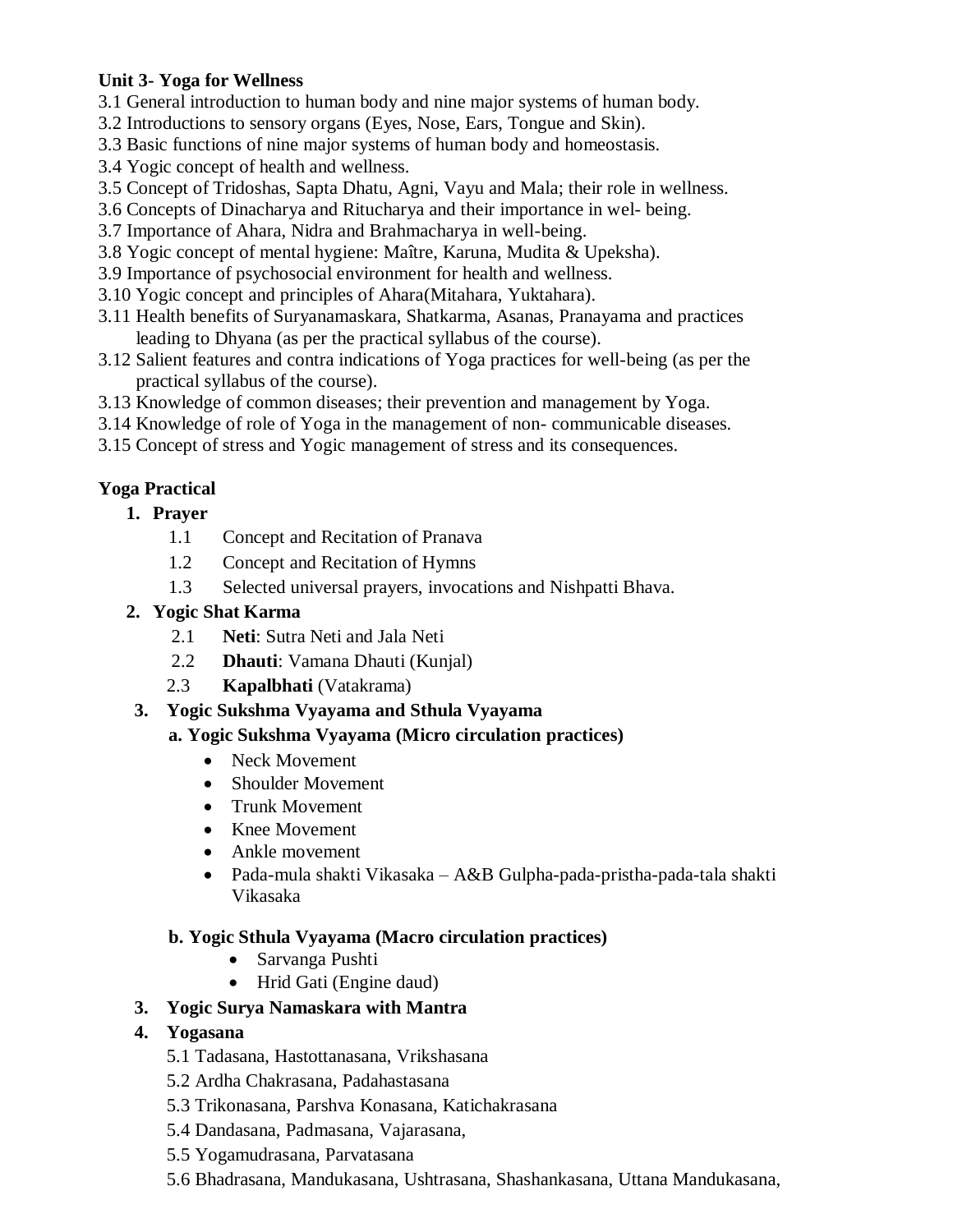- 5.7 Paschimottanasana, Purvottanasana
- 5.8 Vakrasana, Ardha Matsyendrasana, Gomukhasana
- 5.9 Makarasana, Bhujangasana, Shalabhasana, Dhanurasana
- 5.10 Pavanamuktasana and its variations
- 5.11 Uttanapadasana, Ardha Halasana, Setubandhasana, Sarala-Matsyasana
- 5.12 Shavasana,

#### **6. Preparatory Breathing Practices**

- 6.1 Sectional Breathing (Abdominal, Thoracic and Clavicular Breathing)
- 6.2 Yogic Deep Breathing
- 6.3 Anuloma Viloma/ Nadi Shodhana

#### **7. Pranayama**

- 7.1 Concept of Puraka, Rechaka and Kumbhaka
- 7.2 Ujjayee Pranayama (Without Kumbhaka)
- 7.3 Sheetalee Pranayama (Without Kumbhaka)
- 7.4 Sitkaree Pranayama (Without Kumbhaka)
- 7.5 Bhramaree Pranayama (Without Kumbhaka)

#### **8. Concept and Demonstration of Bandha**

- 8.1 Jalandhara Bandha
- 8.2 Uddiyana Bandha
- 8.3 Mula Bandha

#### **9. Concept and Demonstration of Mudra**

- 9.1 Yoga Mudra
- 9.2 Maha Mudra
- 9.3 Vipareetakarani Mudra

#### **10. Practices leading to Dhyana Sadhana**

- 10.1 Body awareness and Breath awareness
- 10.2 Yoga Nidra
- 10.3 Antarmauna
- 10.4 Recitation of Pranava and Soham
- 10.5 Recitation of Hymns
- 10.6 Practice of Dhyana

#### **B. Teaching Skills (Methods of Teaching Yoga)**

1.1 Teaching methods with special reference to 1.2

Yoga Factors influencing Yoga teaching

- 1.3 Need of teaching practice and its use in Yogic practice.
- 1.4 Teaching Aids : Meaning and Need, Role of Language, Voice, Fluency, Clarity and Body language in an ideal presentation
- 1.5 Methods of teaching Yoga to an individual, small group and large group

1.6 Lecture cum demonstration in Yoga: Its meaning, importance and method of its 1.7

Presentation Lesson plan: Its meaning and need Preparation of lesson plan in Yoga,

- 1.8 Preparation of lesson plan for an individual and for a group
- 1.9 Presentation of lessons in specific Yogic practices: Kriya, Asana, Pranayama, and Dhyana.
- 1.10 Assessment of a Yoga class (detection and correction of mistakes).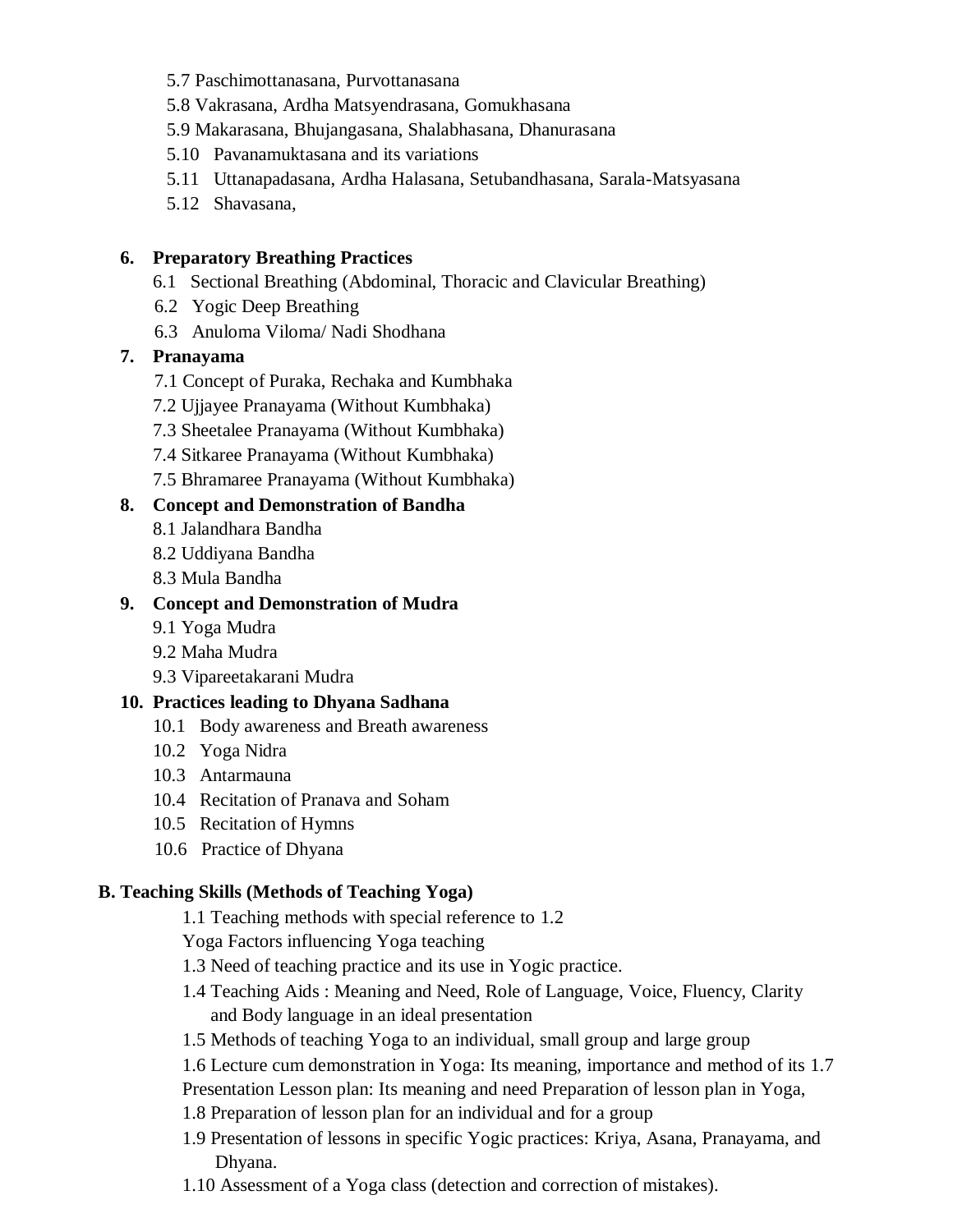# **Book for reference for Theory**

| 1                        | Goyandka, Harikrishandass              | $\ddot{\phantom{0}}$ | <b>Yoga Darshan</b><br>Geeta Press, Gorakhpur (Samvat 2061).                                               |
|--------------------------|----------------------------------------|----------------------|------------------------------------------------------------------------------------------------------------|
| $\overline{c}$           | Ravi Shankar, Sri Sri                  | $\ddot{\cdot}$       | Upanishad, Vol. I                                                                                          |
| 3                        | Swami Vivekananda                      |                      | :Jnana Yoga, Bhakti Yoga, Karma Yoga, Raja Yoga<br>(4separate books) Advaita Ashrama, Kolkata, 2011 & 2012 |
| $\overline{\mathcal{A}}$ | Basavaraddi I. V. and<br>Pathak, S. P. |                      | :Hathayoga ke Aadhar avam Prayoga (Sanskrit-Hindi),<br>MDNIY, New Delhi, 2007                              |
| 5                        | Sahay G. S.                            | $\ddot{\cdot}$       | Hathayogapradipika<br>MDNIY, New Delhi, 2013                                                               |
| 6                        | Gita press Gorakhpur                   |                      | <b>Shreemad Bhagvadgita</b><br>Gita press Gorakhpur, Samvat 2073                                           |
| 7                        | Quality Council of India<br>(QCI)      |                      | Yoga professionals Official Guidebook for Level 2<br>Excel Books, New Delhi 2016                           |
| $\,8\,$                  | Kalidas Joshi and Ganesh<br>Shankar    |                      | Yoga ke Sidhant Evam Abhyas,<br>Madhya Pradesh Hindigrantha Akadami, Bhopal, 1995                          |
| 9                        | Brahmachari Swami<br>Dhirendra         |                      | Yogic Suksma Vyayama,<br>Dhirendra Yoga Publications, New Delhi, 1986                                      |
| 10                       | Digambarji Swami and<br>Gharote M.L.   |                      | Gheranda Samhita,<br>Kaivalyadhama S.M.Y.M. Samiti, Lonavala 1997                                          |
| 11                       | Sahay G. S.                            |                      | Hathayogapradipika<br>MDNIY, New Delhi, 2013                                                               |
| 12                       | Kalayan                                |                      | Upanishads $(23rd$ year Special)<br>Geeta Press, Gorakhpur                                                 |
| 13                       | Gore M. M.                             |                      | <b>Anatomy and Physiology of Yogic Practices,</b><br>Kanchana Prakashana, Lonavala, 2004                   |
| 14                       | Telles, Shirley                        |                      | A Glimse of the Human body<br>Swami Vivekanand Yoga Prakashan, Bangalore, 1998                             |
| 15                       | Swami Karmananda                       |                      | <b>Management of Common Diseases,</b><br>Bihar Yoga Publication Trust, 2006, Munger                        |
| 16                       | Bhogal, R. S.                          | $\ddot{\cdot}$       | Yoga & Mental Health and beyond,<br>ACE Enterprises, Madhu Rajnagar, Pune Road, Pune, 2010                 |
| 17                       | Jayadeva, Yogendra                     |                      | Cyclopedia Vol I, II, III & IV                                                                             |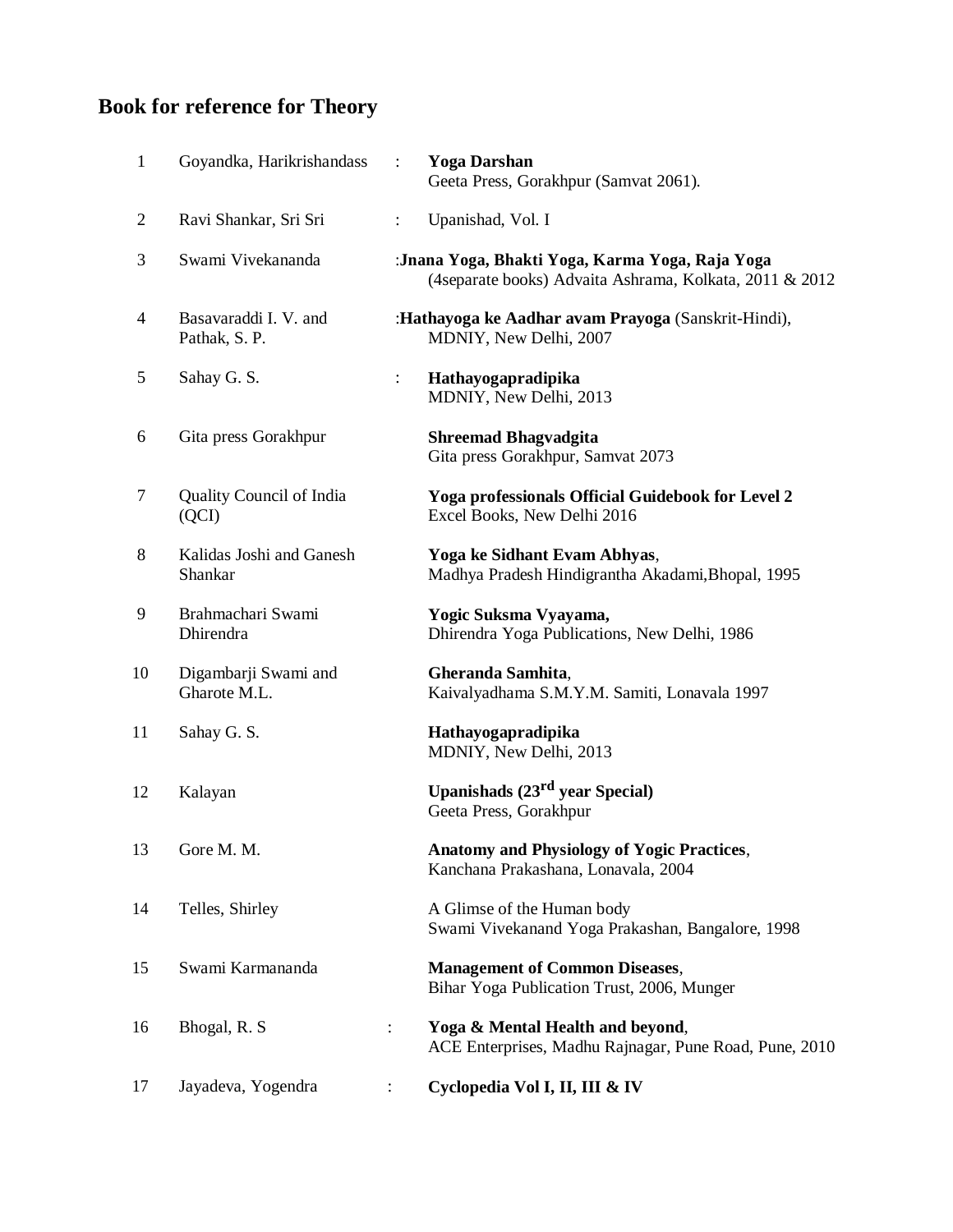| 18 | Basavaraddi, I.V.      | How to manage Stress through Yoga<br><b>MDNIY, New Delhi</b>              |
|----|------------------------|---------------------------------------------------------------------------|
| 19 | Kotecha, Vaidya Rajesh | A Beginner's Guide to Ayurveda<br>Chakrapani Publications, Jaipur 2016    |
| 20 | <b>MDNIY</b>           | <b>Yoga Module for Wellness Series (1 to 10)</b><br>MDNIY, New Delhi 2011 |

## **Books for Reference for Practicum**

| 1.  | Brahmachari Swami<br>Dhirendra                |                      | Yogic Suksma Vyayama,<br>Dhirendra Yoga Publications, New Delhi       |
|-----|-----------------------------------------------|----------------------|-----------------------------------------------------------------------|
| 2.  | Brahmachari, Swami<br>Dhirendra               | $\ddot{\phantom{a}}$ | Yogasana Vijnana,<br>Dheerendra Yoga Prakashana, New Delhi            |
| 3.  | Iyengar, B. K. S.                             | $\ddot{\cdot}$       | Light on Yoga,<br>Harper Collins Publisher, New Delhi, 2005           |
| 4.  | Swami Kuvalyananda                            | $\ddot{\phantom{a}}$ | Pranayama,<br>Kaivalyadhama, Lonavla, 1992                            |
| 5.  | Saraswati, Swami<br>Satyananda                | $\ddot{\phantom{a}}$ | Asana, Pranayama, Mudra, Bandha<br>Bihar School of Yoga, Munger, 2006 |
| 6.  | Basavaraddi, I.V.                             |                      | A Monograph on Yogic Suksma Vyayama, MDNIY,<br>New Delhi, 2016        |
| 7.  | Basavaraddi, I.V.                             |                      | A Monograph on Shatakarma,<br>MDNIY, New Delhi, 2016                  |
| 8.  | Basavaraddi, I.V.                             |                      | A Monograph on Yogasana,<br>MDNIY, New Delhi, 2016                    |
| 9.  | Basavaraddi, I.V.                             |                      | A Monograph on Pranayama,<br>MDNIY, New Delhi, 2016                   |
| 10. | Tiwari O.P.                                   |                      | Asana Why & How?<br>Kaivalyadhama, SMYM Samiti, Lonavla               |
|     | 11. Basavaraddi, I.V. & Bharti<br>Swami Anant |                      | <b>Pratah Smarana</b><br>MDNIY, New Delhi, 2016                       |
| 12. | Saraswati, Swami<br>Satyananda                |                      | Suryanamashkara<br>Bihar School of Yoga, Munger, 2006                 |
| 13. | Joshi K.S.                                    |                      | <b>Yogic Pranayama</b><br>Orient Paperbacks, New Delhi 2009           |